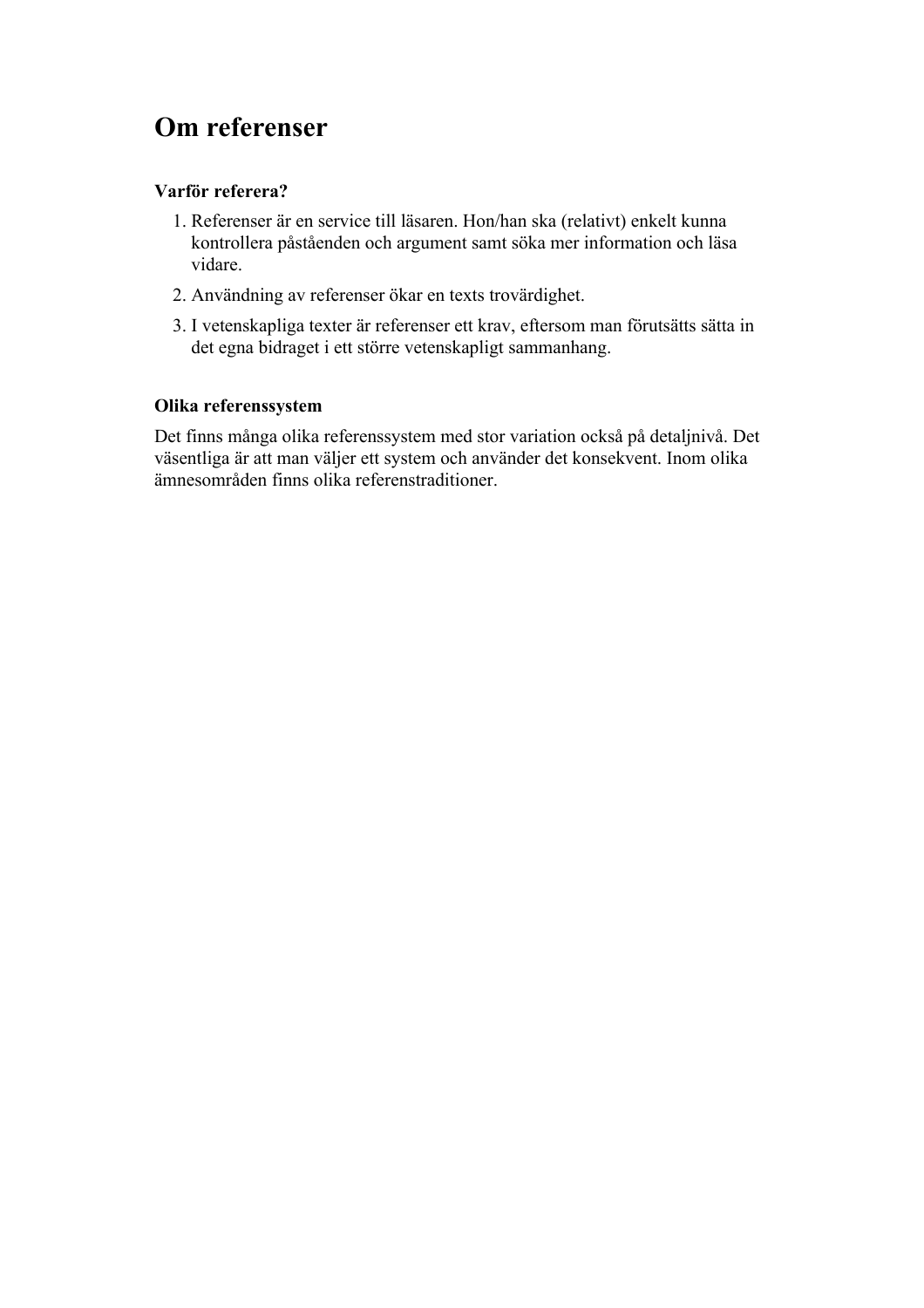*Utdrag ur artikeltext samt referenslista (i slutet av texten).*

According to Moreno & Flowerday (2006), we see more and more frequently that effective multimedia lessons are combined with the presence of virtual pedagogical agents.

[…]

Furthermore, in recent years there has been a growing focus on the social dimension of human interaction with virtual pedagogical agents, with a variety of social competences being simulated in various agents (Baylor & Kim, 2005; Bickmore & Cassell, 2005; Gulz, 2005; Hall et al., 2004; Johnson, 2003; Paiva et al., 2004). Behind this lies the influential framework of "*computers as social actors*" by Reeves  $\&$  Nass (1996) based on extensive studies that show that people spontaneously apply social interpretations and conventions when interacting with computer-based media.

#### **References**

Bandura, A. (1977). *Social Learning Theory*, Englewood Cliffs, NJ: Prentice-Hall.

- Baylor, A. (2005). The impact of pedagogical agent image on affective outcomes. International Conference on Intelligent User Interfaces (IUI 2005) Workshop on Affective Interactions: Computers in the Affective Loop, January 9-12, 2005, San Diego, CA. Retrieved June 11, 2007 from http://garnet.acns.fsu.edu/~abaylor/PDF/image\_iui.pdf
- Baylor, A. & Kim, Y. (2005). Simulating instructional roles through pedagogical agents. *International Journal of Artificial Intelligence in Education, 15*(5), 95- 115.
- Baylor, A. & Plant, A. (2005). Pedagogical agents as social models for engineering: The influence of appearance on female choice. In Looi, C-K., McCalla, G., Bredeweg, B. & Breuker J. (Eds.), *Artificial intelligence in education: Supporting Learning through intelligent and socially informed technology, 125*, Amsterdam, The Netherlands: IOS Press, 65-72.
- Berscheid, E. & Walster, E. (1974). Physical attractiveness. In Berkowitz, L. (Ed.), *Advances in Experimental Social Psychology*, *7*, New York, NY: Academic Press, 158-216.
- Gulz, A. (2005). Social enrichment by virtual characters differential benefits. *Journal of Computer Assisted Learning, 21*(6), 405-418.
- Gulz, A. & Haake, M. ( $\frac{2006a}{a}$ ). Design of animated pedagogical agents a look at their look. *International Journal of Human-Computer Studies, 64*(4), 322-339.
- Gulz, A. & Haake, M. (2006b). Visual design of virtual pedagogical agents: Naturalism versus stylization in static appearance. *Paper presented at the 3rd International Design and Engagability Conference @ NordiCHI 2006 (iDec3)*, October 15, 2006, Oslo, Norway.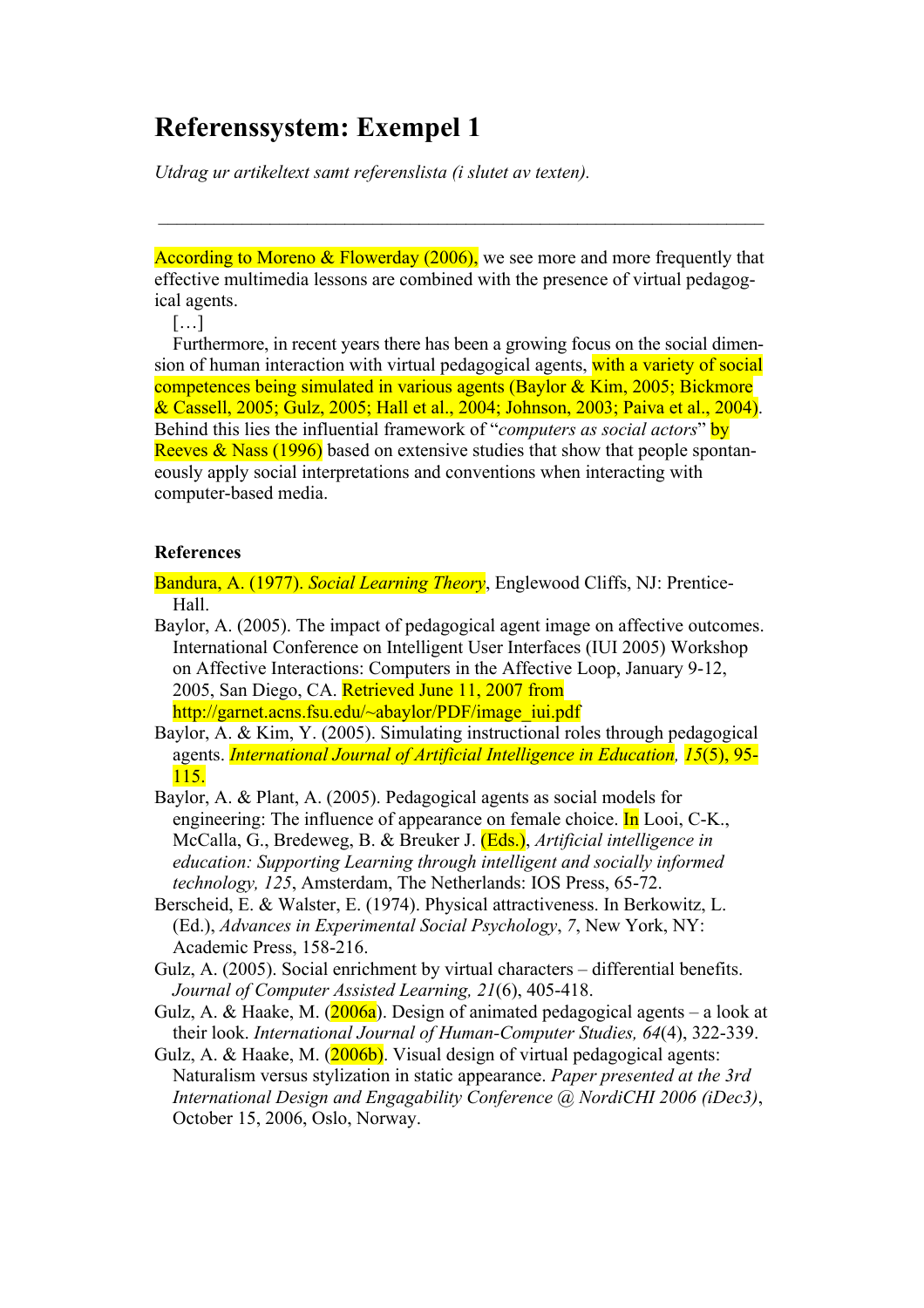*Utdrag ur artikeltext samt referenslista, som kommer i slutet av texten*

In line with Ruttkay and collaborators' [17] analysis of the *physical appearance* of a synthetic character, we distinguish between:

- *static visual characteristics,* including: (i) degrees of anthropomorphism and degrees of visual naturalism/realism; (ii) basic physical properties such as body-type, face properties, skin, hair and haircut, clothes, and attributes – characteristics that, furthermore, can make up representations of age, gender, and ethnicity;
- *dynamic visual characteristics*, such as facial expressions, body and hand gestures, postures, movements, etc.

Whereas visual dynamics have been extensively researched, relatively little attention has been paid to the static visual appearance or *look* of synthetic characters  $[7,8]$ , even though there are important exceptions  $[3,4,11,14,22,24]$ . It is, however, well established in the case of *human-human* interaction that static visual appearance plays an important role for the eliciting of affective responses and evaluations. In an encounter with another person, visual cues as to the persons face, body shape, height, ethnicity, hair, dressing, etc. are immediately picked up and exploited to guide our approach to this person [18]. Among those very quick, and affectively colored, evaluations are, for instance, estimates of how friendly, how trustworthy, how dominant, and how similar to oneself somebody is [7,14]. Our focus is on an aspect that is crucial for socio-affective responses and interaction in a human-human context, namely *gender*.

#### **References**

- 1. Adelsvärd, V.: Kvinnospråk och fruntimmersprat Forskning och fördomar under 100 år. Brombergs, Stockholm (1999) (In Swedish)
- 2. Argamon S., Koppel M., Fine J., Shimoni A.: Gender, Genre, and Writing Style in Formal Written Texts. Text, 23, 3 (2003) 321–346
- 3. Baylor, A. Rosenberg-Kima, R., Plant, E.: Interface Agents as Social Models: The Impact of Appearance on Females' Attitude Toward Engineering. CHI 2006 (2006) 526-531
- 4. Baylor, A.: Preliminary Design Guidelines for Pedagogical Agent Interface Image. IUI 2005 (2005) 249-250
- 5. Bem S.: Lenses of Gender: Transforming the Debate on Sexual Inequality. Yale University Press, New Haven, CT (1993)
- 6. Cook M.: Perceiving Others The Psychology of Interpersonal Perception. Methuen & Co Ltd, London/New York (1979)
- 7. Gulz, A., Haake, M.: Design of Animated Pedagogical Agents A Look at Their Look. Int. J. of Human-Computer Studies, 64, 6 (2006a) 322-339
- 8. Gulz, A., Haake, M.: Visual Design of Virtual Pedagogical Agents: Naturalism versus Stylization in Static Appearance. 3rd Int. Design and Engagability Conference @ NordiChi 2006 (2006b)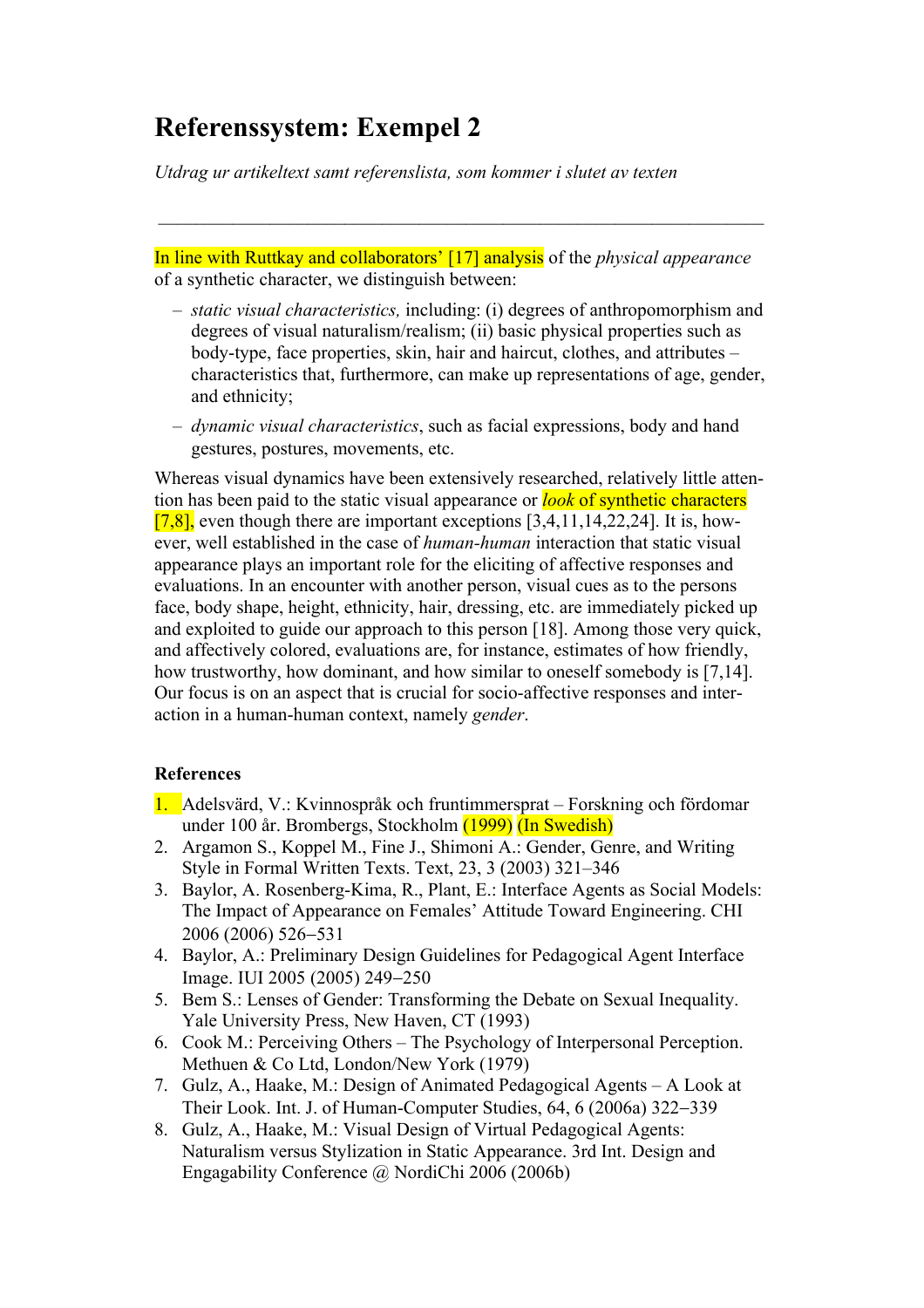- 9. Haake, M., Gulz, A.: A Look at the Roles of Look & Roles in Virtual Pedagogical Agents. (*Submitted*)
- 10. Haake, M., Gulz, A.: Visual Stereotypes and Virtual Pedagogical Agents. (*Submitted*)
- 11. Hall, L., Woods, S.: Empathic Interaction with Synthetic Characters: The Importance of Similarity. In: C. Ghaoui (ed.): Encyclopaedia of HCI, IDEA Group. (2005)
- 12. Holmér, D.: Stereotyper i den virtuella världen: Hur visuella intryck påverkar deltagares uppfattningar av virtuella agenter. Master Thesis, Lund university, Lund (2006)
- 13. Höök, K.: User-centered Design and Evaluation of Affective Interfaces. In: Ruttkay, Z., Pelachaud, C. (eds.): From Brows to Trust. (2004) 127-160

*Obs! Här är referenserna i listan i bokstavsordning. Ett alternativ är att lista dem i den ordning de dyker upp i texten.*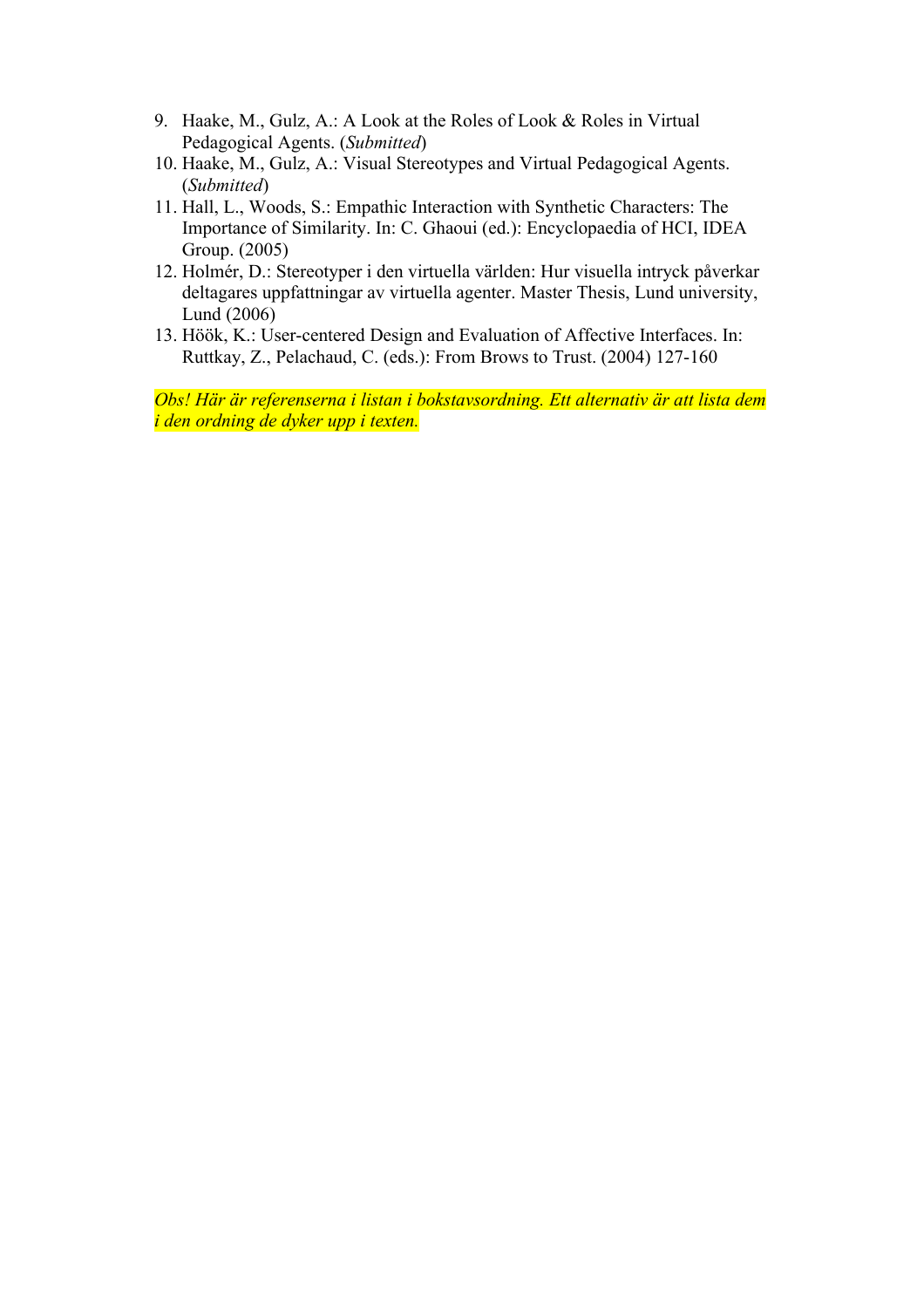*Utdrag ur text som använder ett fotnotssystem för referenser, dvs. skriver ut dem längst ner på sidan där de förekommer.*

#### *Kulturella bilder och rollmodeller*

Sammantaget har de olika skiftande samhällsförhållanden och traditioner som framträder i olika länder och världsdelar format olika kulturella mentala bilder, eller prototyper, av hur en "typisk" person som utbildar sig och arbetar inom ITområdet ser ut, vilket kön personen har, hur den förväntas bete sig och så vidare. En utgångspunkt i Agneta Gulz forskning är att de här kulturella bilderna utgör en betydelsefull faktor för unga människors livsval. Ett exempel på en "avskräckande" kulturell bild eller prototyp, som också nämndes i kapitlets inledning, är bilden av den typiska datoringenjören i Holland. Agneta Gulz konstaterar, med hänvisning till <mark>forskning som bedrivits i Holland<sup>1</sup>,</mark> att denna bild är extrem:

*Det är en grundmurad bild av en oattraktiv, asexuell, finnig ung man, som sitter bakom datorskärmen och är helt ointresserad av sitt yttre och av sociala relationer. Bilden är så stark att det är näst intill omöjligt för en flicka att våga välja en datoringenjörsutbildning. För vem vill bli associerad med någon som är helt oattraktiv och asexuell? Det är ingen som en ung flicka vill efterlikna. Även för dem som vet att den här bilden egentligen är felaktig, till exempel för att man har en konkret erfarenhet av kvinnliga släktingar eller bekanta som arbetar inom det datortekniska området, tycks bilden vara så stark att den blir ett hinder för att välja den här utbildningen.*

Den kulturella bilden av en datoringenjör är dock inte lika tillspetsad i Sverige som i Holland. Det framkommer bland annat i de intervjuer som Agneta Gulz och hennes medarbetare genomfört.

*Vi pratade med grupper av ungdomar och ställde frågor som: Vad är typiskt kvinnligt respektive manligt? Vad är en typisk datoringenjör? Om vi jämför vårt material med det från Holland så ger det en mer spretig bild – tack och lov. Vi har också väldigt många fler kvinnor inom det här området i Sverige.*

<sup>&</sup>lt;sup>1</sup> Hannover, B. & Kessels, U. (2004). Self-to-prototype matching as a strategy for making academic choices. Why high school students do not like math and science. *Learning and instruction*, 14, 51-67.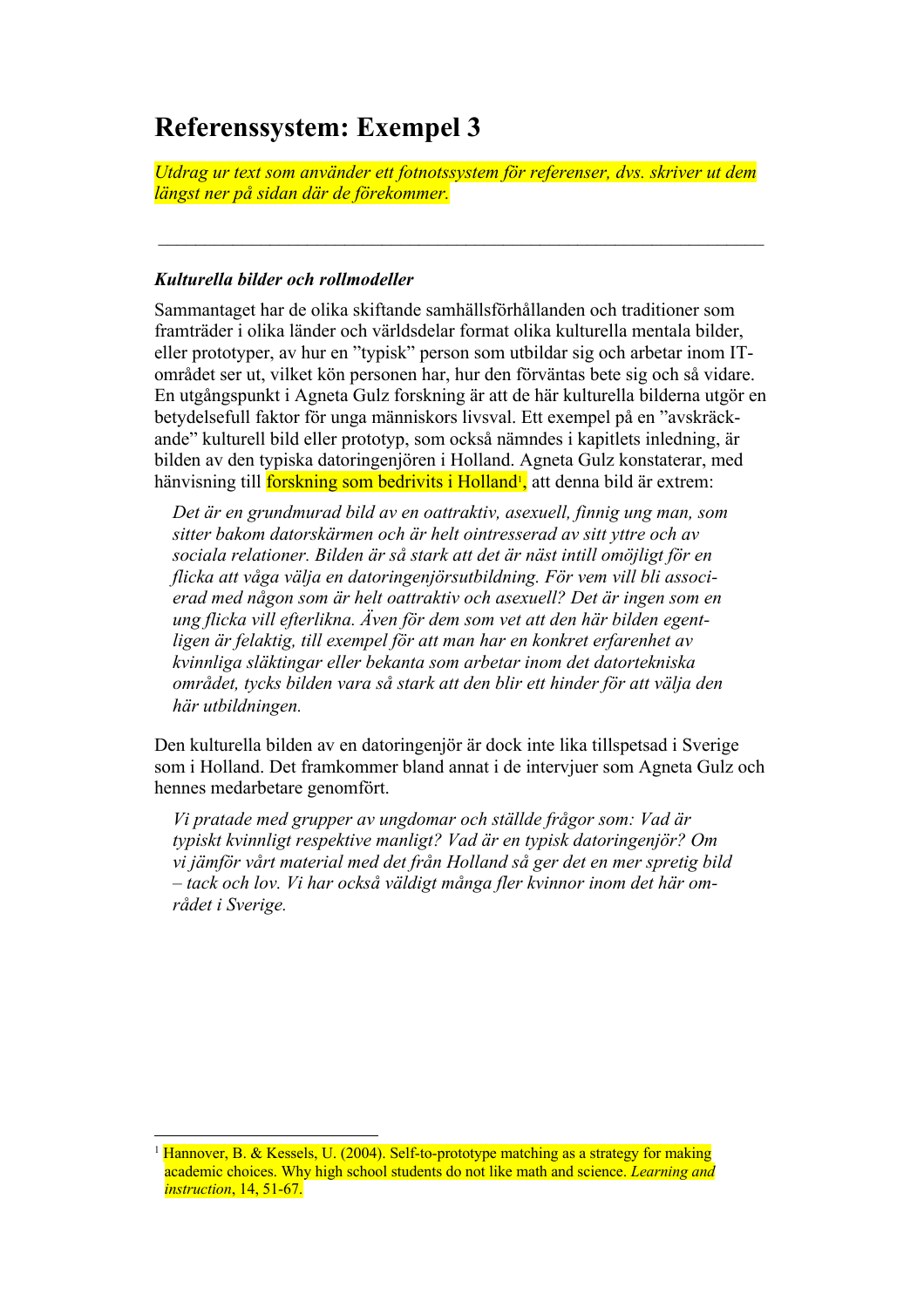*Utdrag ur referenslista där inte bara efternamn utan också förnamn skrivs ut. Ovanligt men uppmuntrat i en del genusvetenskapliga sammanhang.*

### […]

Brave, Scott & Nass, Cliff (2005) *Wired for Speech*. Cambridge, MA: MIT Press.

Cassell Justine. & Jenkins Henry (Eds.), 1998. *From Barbie to Mortal Kombat – Gender and Computer Games*. MIT Press, Cambridge, MA.

Chess Shira (2006). *Working with Sex, Playing with Gender: Locating Androgyny in Video Games*. Article published at author's homepage (www.shiraland.com). [Retrieved December 12, 2007 from: http://www.shiraland.com/Work/gender\_media.pdf]

Cockburn, Cynthia & Ormod, Susan (1993) *Gender and Technology in the Making*. London, Sage.

Coltrane, Scott & Adams, Michele (1997) "Work-family imagery and gender stereotypes: Television and the reproduction of difference", *Journal of Vocational Behavior*, 50, 323- 347.

De Angeli, Antonella (2005). "To the rescue of a lost identity: Social perception in humanchatterbotinteraction", *AISB'05 Proceedings of the joint symposium on Virtual Agents Symposium, 7-14*.

Gilmour Hetty (2004). "What girls want: The intersections of leisure and power in female computer game play", in: C. Carter & L. Steiner (Eds.), *Critical Readings: Media and Gender*, 328-352. Maidenhead, UK & New York, NY: Open University Press.

Faulkner, Wendy (2003) "Teknikfrågan i feminismen", in. Boel Berner (ed), *Vem tillhör tekniken?* Arkiv förlag, Lund, Sweden. (*In Swedish*).

Gulz Agneta, Ahlner Felix & Haake Magnus (2007) "Visual femininity and masculinity in synthetic characters & patterns of affect", pp. 654-665, in: Ana Paiva, Rui Prada. & Rosalind Picard (eds) *Proceedings of the Second International Conference on Affective Computing and Intelligent Interaction (ACII 2007)*, Lisbon, Portugal, 2007, Berlin/Heidelberg: Springer.

Gulz Agneta, Haake Magnus & Tärning Betty (2007) "Visual gender and its motivational and cognitive effects – a user study". *Lund University Cognitive Studies*, 137.

Haake Magnus & Gulz Agneta (2007) "Virtual Pedagogical Agents: Stylisation for Engagement", *Interfaces*, 70: 12-13.

Gulz Agneta & Haake Magnus (2006a) "Pedagogical agents – design guide lines regarding visual appearance and pedagogical roles", *Proceedings of the IV International Conference on Multimedia and ICT in Education (M-ICTE2006)*, Seville, Spain.

Gulz Agneta & Haake Magnus (2006b) "Visual design of virtual pedagogical agents: Naturalism versus stylization in static appearance", *Proceedings of the 3rd International Design and Engagability Conference @ NordiChi 2006*, Oslo, Norway.

Hannover Bettina & Kessels Ursula (2004). "Self-to-prototype matching as a strategy for making academic choices. Why high school students do not like math and science", *Learning and instruction*, 14, 51-67.

Haraway Donna (1991). "A cyborg manifesto: Science, technology, and socialistfeminism in the late twentieth century", in *Simians, Cyborgs and Women: The Reinvention of Nature*, 149-181. NewYork: Routledge.

[…]